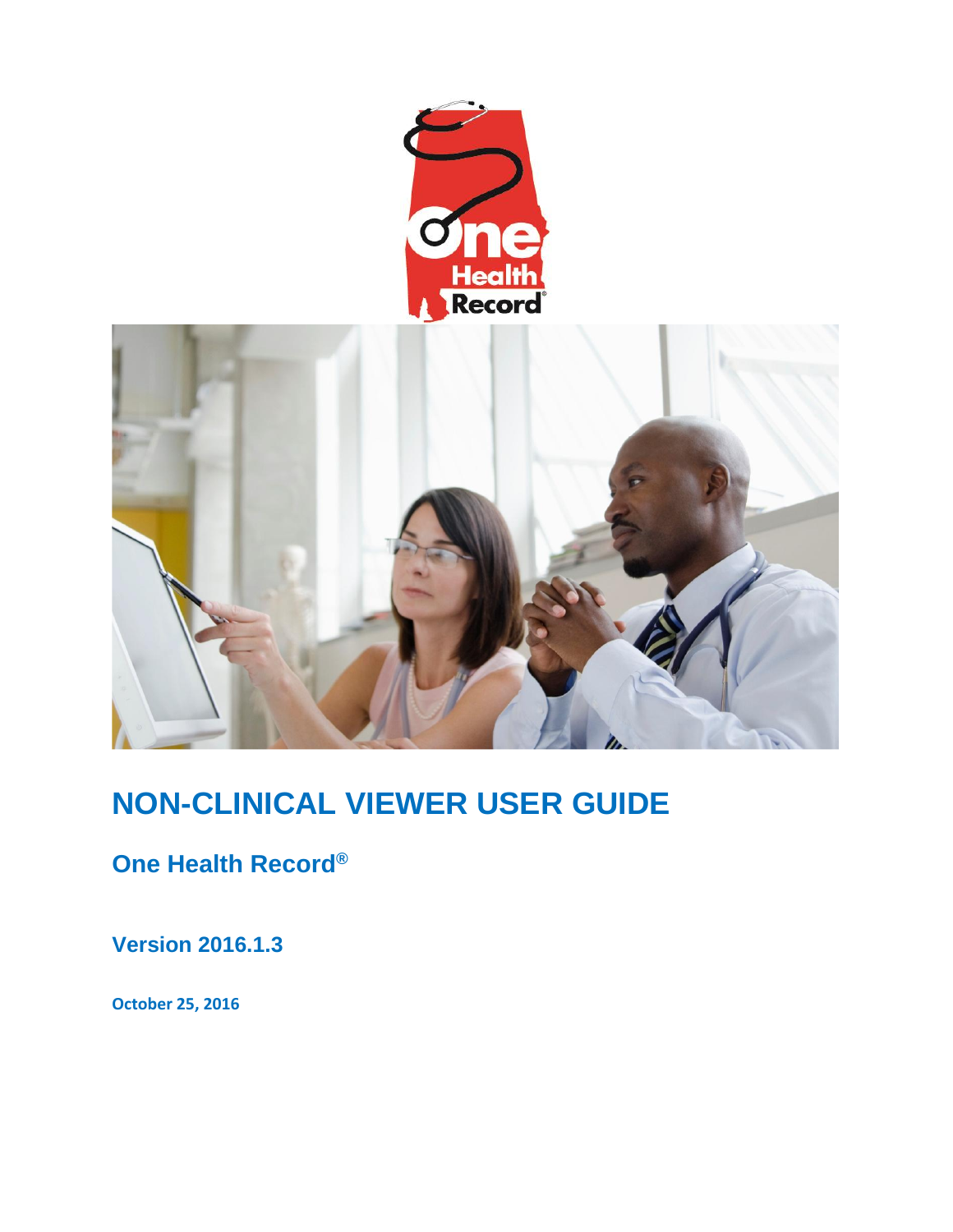#### **Proprietary and Confidential Property of**



This document contains proprietary and confidential information protected by laws pertaining to such material. This document, the information in this document, and all rights thereto are the sole and exclusive property of One Health Record®. They are intended for use by prospective clients, clients, and employees of One Health Record®. They may not be copied, used, or disclosed to anyone else, in whole or in part, without the express written permission of One Health Record $^{\circ}$ .

The product names and acronyms used herein are trademarks, service marks, and registered trademarks of One Health Record®. All other products names used herein are trademarks of their respective owners.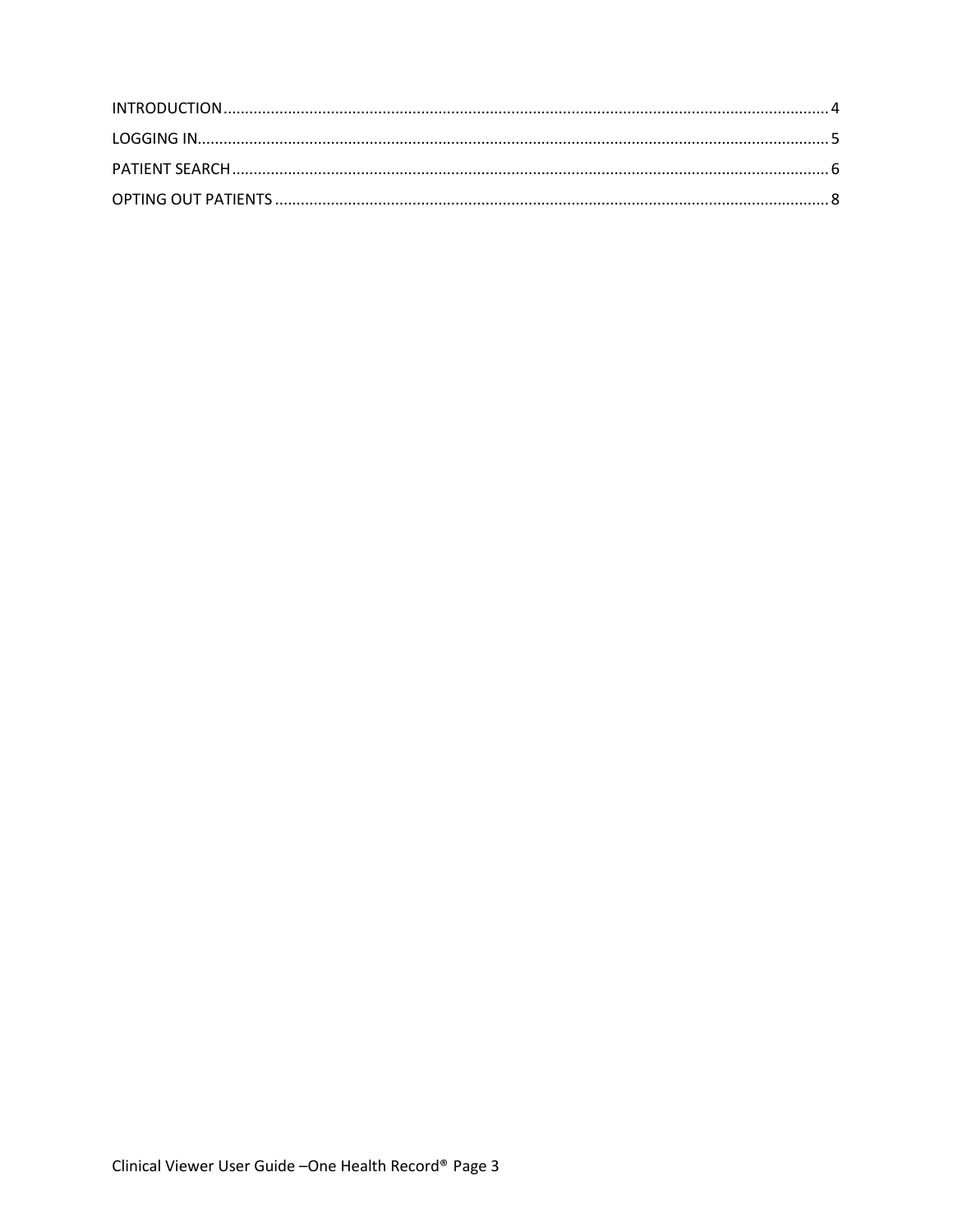# <span id="page-3-0"></span>INTRODUCTION

This document will provide One Health Record® users with an introduction to how to use InterSystems' HealthShare Clinical Viewer. HealthShare was chosen by One Health Record® to serve as the platform for Alabama's Health Information Exchange (AHIE). HealthShare is a family of products that enable your organization to:

- 1. Capture health and health-related information from everyone involved
- 2. Share that information in a meaningful way among everyone in the care process
- 3. Analyze and understand all of the information, structured and unstructured
- 4. Act on that understanding to drive improvements in care and efficiency

Clinical Viewer is the web-based tool which enables users to access information stored in the One Health Record<sup>®</sup> health information exchange. It is the eyes of the clinician and the outside world into viewing and analyzing individual patient searches and medical records. It provides a "read-only" view of patient information, which means that users can view data but are not able to modify it.

Clinical Viewer employs a very robust security model which is configured for the needs of One Health Record® , and it recognizes that different types of users have different privileges, so one group of users may be able to see more or different information than another user. The patients' consent elections are combined with the user privileges to determine exactly what information any user is entitled to see.

This guide is aimed at staff who are asked to perform non-clinical tasks in One Health Record®.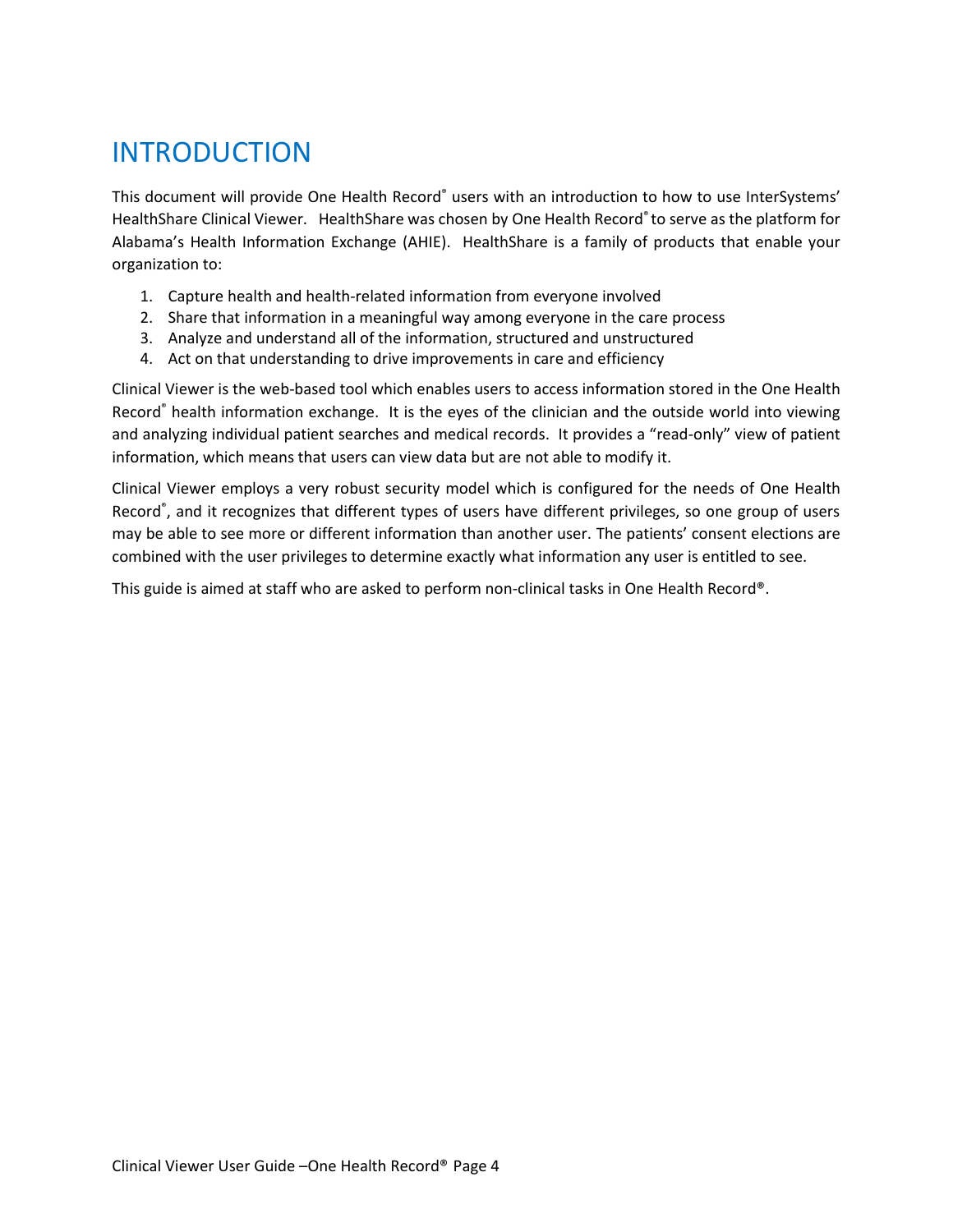#### <span id="page-4-0"></span>LOGGING IN

One Health Record® requires that you sign in to access the Provider Portal, the Health Information Exchange core functionality, and Direct Secure Messaging. Users who have received One Health Record® accounts should navigate to [https://provider.alabamaonehealthrecord.com.](https://provider.alabamaonehealthrecord.com/) From this URL you can launch any of these functions, navigate to key links that will be frequently updated, and receive announcements from the One Health Record® Team. If you already have an active session with One Health Record® , you will go directly to the landing portal. If your session has timed out, you may periodically be required to log back in providing your username (FILastname@alohr) and password provided to you previously. If you have any issues with login, please contact the helpdesk via email at [onehealthrecord@medicaid.alabama.gov](mailto:onehealthrecord@medicaid.alabama.gov) or call 844-746-3540.

<span id="page-4-1"></span>

| Recon                                                                       | Log Out                                                                                          |  |  |  |  |  |  |
|-----------------------------------------------------------------------------|--------------------------------------------------------------------------------------------------|--|--|--|--|--|--|
| <b>Direct Messaging</b><br>Exchange secure messages with providers          | <b>Provider Search</b><br><b>Specialty</b><br><b>Example: Cardiology</b><br>City<br><b>State</b> |  |  |  |  |  |  |
| <b>Health Information Exchange</b><br>Find and exchange health records<br>н | Alabama<br>City<br>$\overline{\phantom{a}}$<br>Advanced Search<br><b>Search</b>                  |  |  |  |  |  |  |
| Links                                                                       | Announcements                                                                                    |  |  |  |  |  |  |
| Site Map   Terms and Conditions   Privacy Policy                            |                                                                                                  |  |  |  |  |  |  |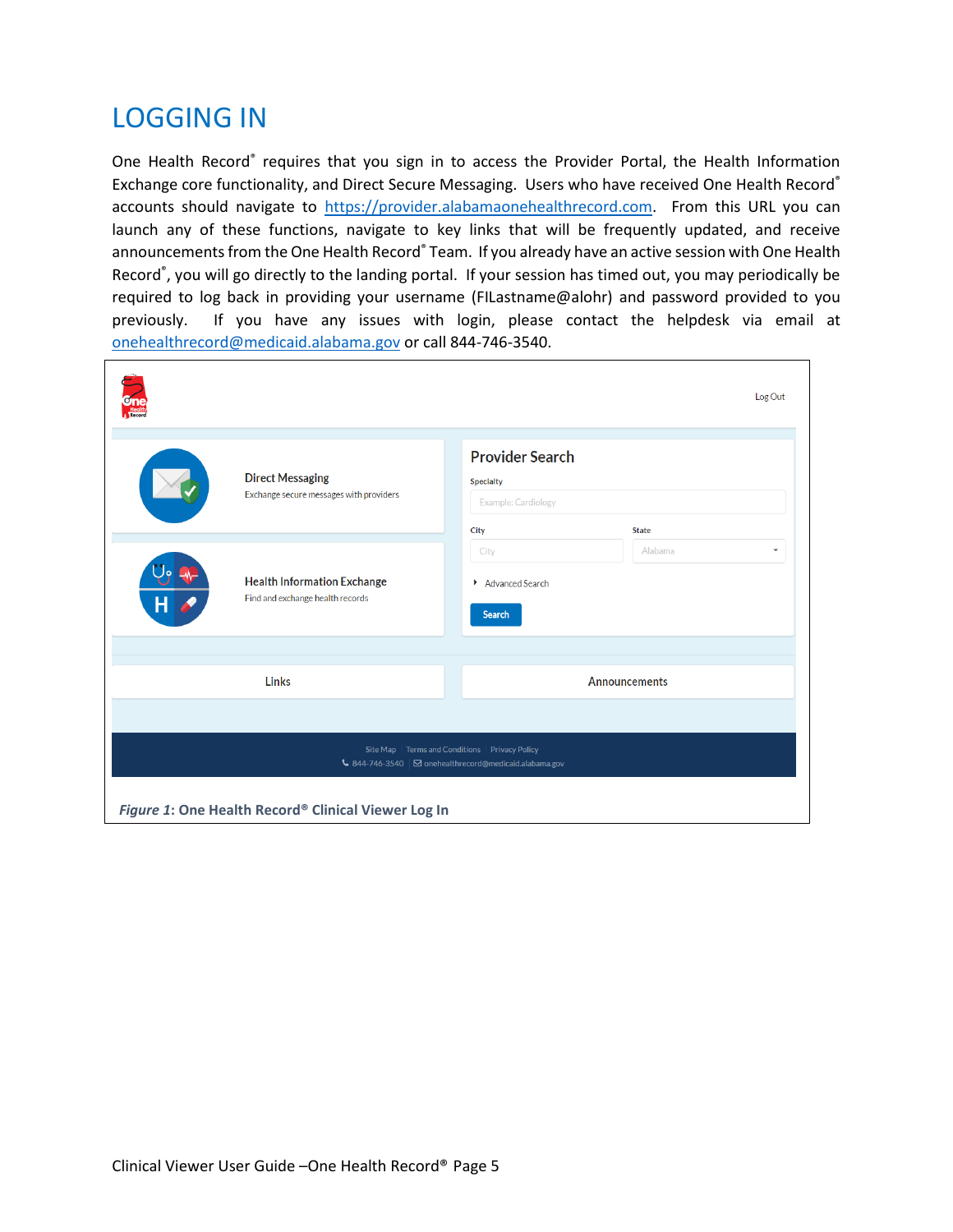### PATIENT SEARCH

After clicking on the Health Information Exchange button on the launch page, this screen will appear. Select Patient Search from the Clinical Viewer menu to begin a patient search:

| View: | H                              | <b>Start All</b> | Stop All |  |
|-------|--------------------------------|------------------|----------|--|
|       | <b>Clinician Portal</b>        |                  |          |  |
|       | <b>Patient Search</b>          |                  |          |  |
|       | <b>Patient Registry</b>        |                  |          |  |
|       | <b>User/Clinician Registry</b> |                  |          |  |
|       | <b>Gender Definition</b>       |                  |          |  |
|       | Rebuild synchronization data   |                  |          |  |
|       | <b>Management Reports</b>      |                  |          |  |
|       | Resend users and roles         |                  |          |  |
|       | <b>Preferred Code Systems</b>  |                  |          |  |
|       |                                |                  |          |  |

*Figure 2***: One Health Record® Clinical Viewer Menu**

This will bring you to the "Patient Search" screen. Enter as much criteria as you can and click on the Search button.

If you provide a Medical Record Number (MRN), you must also choose the associated facility from the "Assigned By" dropdown list.

Date of birth, if provided, must be entered in the format yyyy-mm-dd (for example, August 1, 2016 would be entered as 2016-08-01).

The "Identifier Type" section gives you the ability to search by Corporate ID, Driver's License or Insurance ID. If you select one of the items from this dropdown, the ID Number box below it becomes available so you can enter the appropriate identifier.

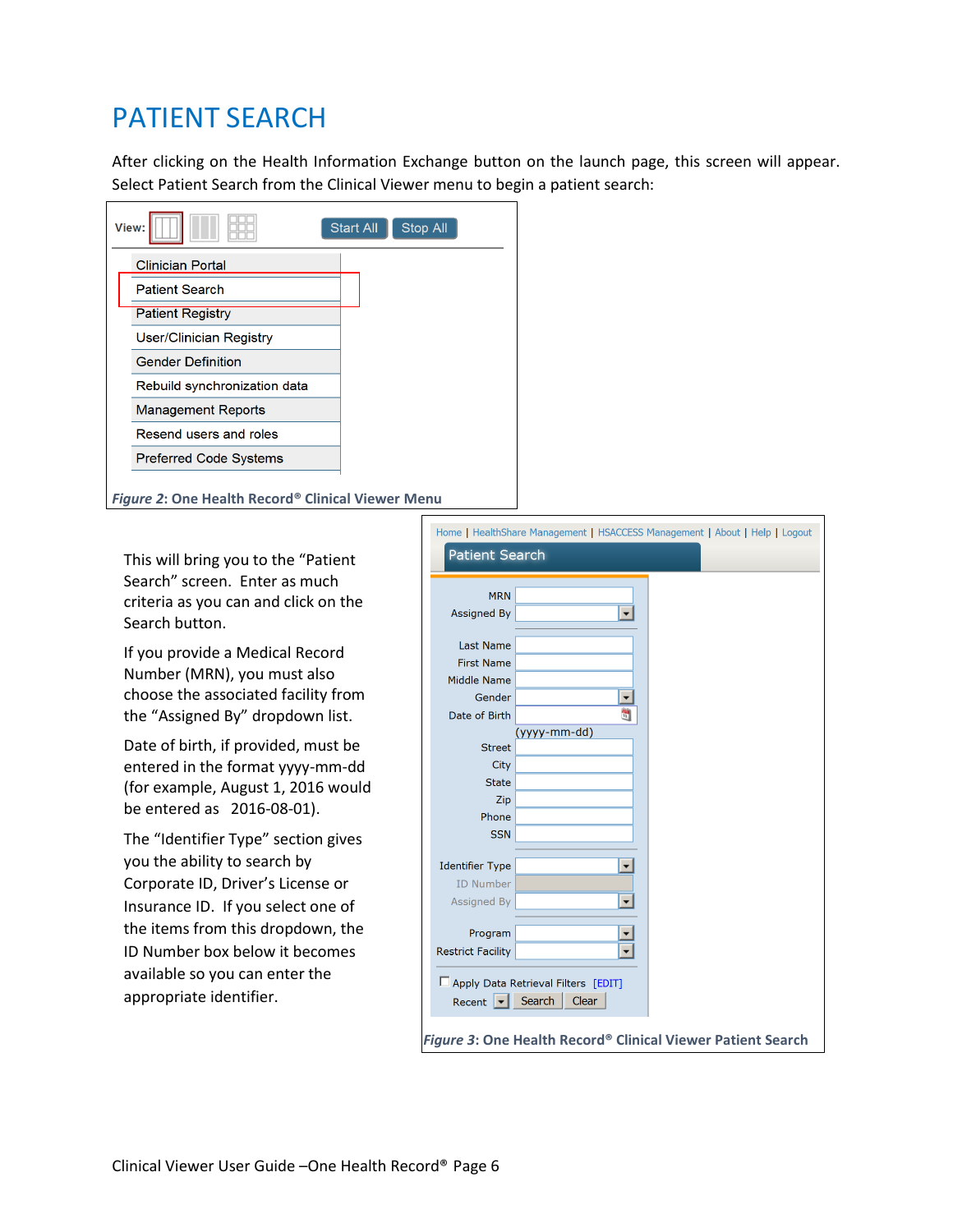Below is a sample of the result list that displays likely matches for your search. Note the "Rank" column to the far right – it indicates how close this patient matches the criteria you specified. The most likely matches will appear at the top of the list.

| <b>Patient Search</b>    |                                                                                                                               |                                      |                              | <b>Show Connection Details</b> |                           |                                                                        |                       |  |  |  |
|--------------------------|-------------------------------------------------------------------------------------------------------------------------------|--------------------------------------|------------------------------|--------------------------------|---------------------------|------------------------------------------------------------------------|-----------------------|--|--|--|
| <b>MRN</b>               | Select one or more matching patients. Only select more than one matching patient if you are certain they are the same person. |                                      |                              |                                |                           |                                                                        |                       |  |  |  |
| <b>Assigned By</b>       | $\blacktriangledown$                                                                                                          | <b>View Selected Patient Records</b> |                              |                                |                           |                                                                        |                       |  |  |  |
| <b>Last Name TEST</b>    |                                                                                                                               |                                      | <b>Identifiers</b>           | <b>Name</b>                    | <b>Gender/DOB Address</b> |                                                                        | <b>Rank/InfoTypes</b> |  |  |  |
| <b>First Name</b>        |                                                                                                                               |                                      | □ □100000076 9999 Test, Test |                                |                           | F 1928-09-29 101 Lee Rd, Auburn AL 36830                               | 7.03                  |  |  |  |
| Middle Name              |                                                                                                                               |                                      | $\Box$ 3100000078            |                                |                           | TEST, ALLERGY2 M 1991-01-14 801 Middleford Road, Seaford DE 19973 7.03 |                       |  |  |  |
| Gender                   | ↵                                                                                                                             |                                      | □ □100000083 0303 TEST, SHI  |                                |                           | M 2013-03-13 333 SHI STREET, GREENVILLE AL 18125 7.03                  |                       |  |  |  |
| Date of Birth            | Ħ                                                                                                                             |                                      |                              |                                |                           |                                                                        |                       |  |  |  |
|                          | (yyyy-mm-dd)                                                                                                                  |                                      |                              |                                |                           |                                                                        |                       |  |  |  |
| <b>Street</b>            |                                                                                                                               |                                      |                              |                                |                           |                                                                        |                       |  |  |  |
| City                     |                                                                                                                               |                                      |                              |                                |                           |                                                                        |                       |  |  |  |
| <b>State</b>             |                                                                                                                               |                                      |                              |                                |                           |                                                                        |                       |  |  |  |
| Zip                      |                                                                                                                               |                                      |                              |                                |                           |                                                                        |                       |  |  |  |
| Phone                    |                                                                                                                               |                                      |                              |                                |                           |                                                                        |                       |  |  |  |
| <b>SSN</b>               |                                                                                                                               |                                      |                              |                                |                           |                                                                        |                       |  |  |  |
|                          |                                                                                                                               |                                      |                              |                                |                           |                                                                        |                       |  |  |  |
| <b>Identifier Type</b>   | $\overline{\phantom{a}}$                                                                                                      |                                      |                              |                                |                           |                                                                        |                       |  |  |  |
| <b>ID Number</b>         |                                                                                                                               |                                      |                              |                                |                           |                                                                        |                       |  |  |  |
| Assigned By              | ⋥                                                                                                                             |                                      |                              |                                |                           |                                                                        |                       |  |  |  |
| Program                  | ⊻                                                                                                                             |                                      |                              |                                |                           |                                                                        |                       |  |  |  |
| <b>Restrict Facility</b> | $\overline{\phantom{0}}$                                                                                                      |                                      |                              |                                |                           |                                                                        |                       |  |  |  |
|                          |                                                                                                                               |                                      |                              |                                |                           |                                                                        |                       |  |  |  |
|                          | Apply Data Retrieval Filters [EDIT]                                                                                           |                                      |                              |                                |                           |                                                                        |                       |  |  |  |
| Recent $\bullet$ Search  | Clear                                                                                                                         |                                      |                              |                                |                           |                                                                        |                       |  |  |  |
|                          |                                                                                                                               |                                      |                              |                                |                           |                                                                        |                       |  |  |  |
|                          |                                                                                                                               |                                      |                              |                                |                           |                                                                        |                       |  |  |  |
|                          |                                                                                                                               |                                      |                              |                                |                           |                                                                        |                       |  |  |  |
|                          |                                                                                                                               |                                      |                              |                                |                           |                                                                        |                       |  |  |  |

Click on the plus sign to the left of the patient name; nested under the master record will be a separate row representing each of the data sources that contributed data for this patient. Here we see the Master Patient Index (MPI) functionality of the Clinical Viewer at work, uniquely identifying this patient despite the demographics potentially having been entered slightly differently at each facility.

To view a patient's data, click on the Name, which is highlighted in blue.

If you click the patient's name in any row below the top row, you'll see only data from that particular source. Clicking the top row for the patient ensures you'll see all aggregated data from all sources in one normalized view.

*Tip: if the blue search panel on the left moves out of sight, move your mouse cursor over the "greater than" symbol (>) on the left edge of the screen – the search panel will come back into view.*